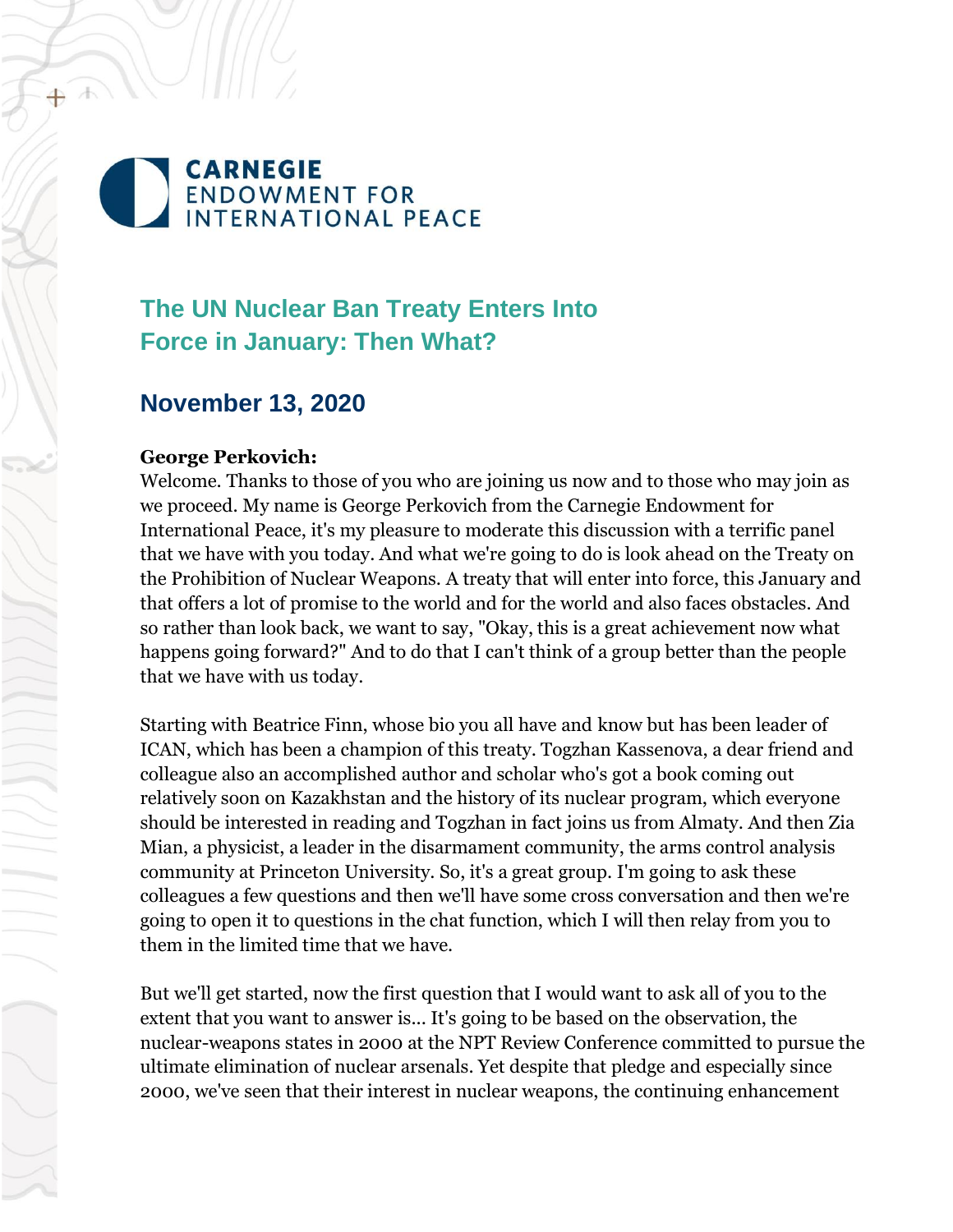qualitatively if not quantitatively of their nuclear arsenals continues to be entrenched in at least those five and I would argue also in India, Pakistan, Israel, and North Korea. So the question is, how and in what ways does the Treaty on Prohibition of Nuclear Weapons serve to shift the at least ambivalence amongst nuclear possessing states and how can it counter the entrenchment of nuclear thinking but also nuclear arsenals in these states and lead to a greater commitment to nuclear disarmament? Sorry it was a long question but Beatrice do you want to start?

#### **Beatrice Finn:**

Yeah. And thank you so much George for having me here, it's really nice. Yeah, I think this ambivalence that you talk about is really present and somehow the nuclear arms states and many of the nuclear endorsing states have this idea that you can value nuclear weapons and believe that they are fundamental and fundamentally necessary for your security. And still also try to disarm them but you're trying to do both of those things at the same time which really doesn't make a lot of sense when you think about it. If they are so good for security then why have you committed to the disarmament? Then everyone should have it then, that kind of thing, and I think that's really one of the main problems that we've seen in the world.

And I see it also, not an issue that's unique to nuclear weapons but really to struggles for power in all the areas that feel like this idea that somehow we can solve the problems without it being difficult or giving up anything at some point, in some sort of magic state, things will just work out. We will at some point in the world be in a very comfortable place where we'll just feel that we don't need nuclear weapons anymore and nobody will need nuclear weapons and everything will be fine and white tops will fly and all we'll be peaceful. I mean that's not how reality works, at some point you have to decide that actually we don't want these weapons. We want to get rid of them and they are not useful for security, they're actually bad weapons and we should get rid of them. And I think that's really what the TPNW is trying to do. We have given nuclear armed states quite a lot of time to do it on their own. Clearly it isn't leading to results, in order to give up that kind of weapon, there needs to be an outside push. There needs to be a change that forces the issue in another way. That's how all big changes have happened, not by the people in power suddenly giving up their power but the situation around it has to change.

So I think that there's a couple of different ways where the TPNW is really going to change the dynamics around nuclear weapons. I mean obviously it has a huge awareness raising part in educational role to play, the focus on humanitarian consequences that's really important I think for mobilizing attention around this issue, it is an issue that dropped off the radar for many people since after the Cold War and with the TPNW and the work around that it's kind of going up again. It creates a movement. We don't know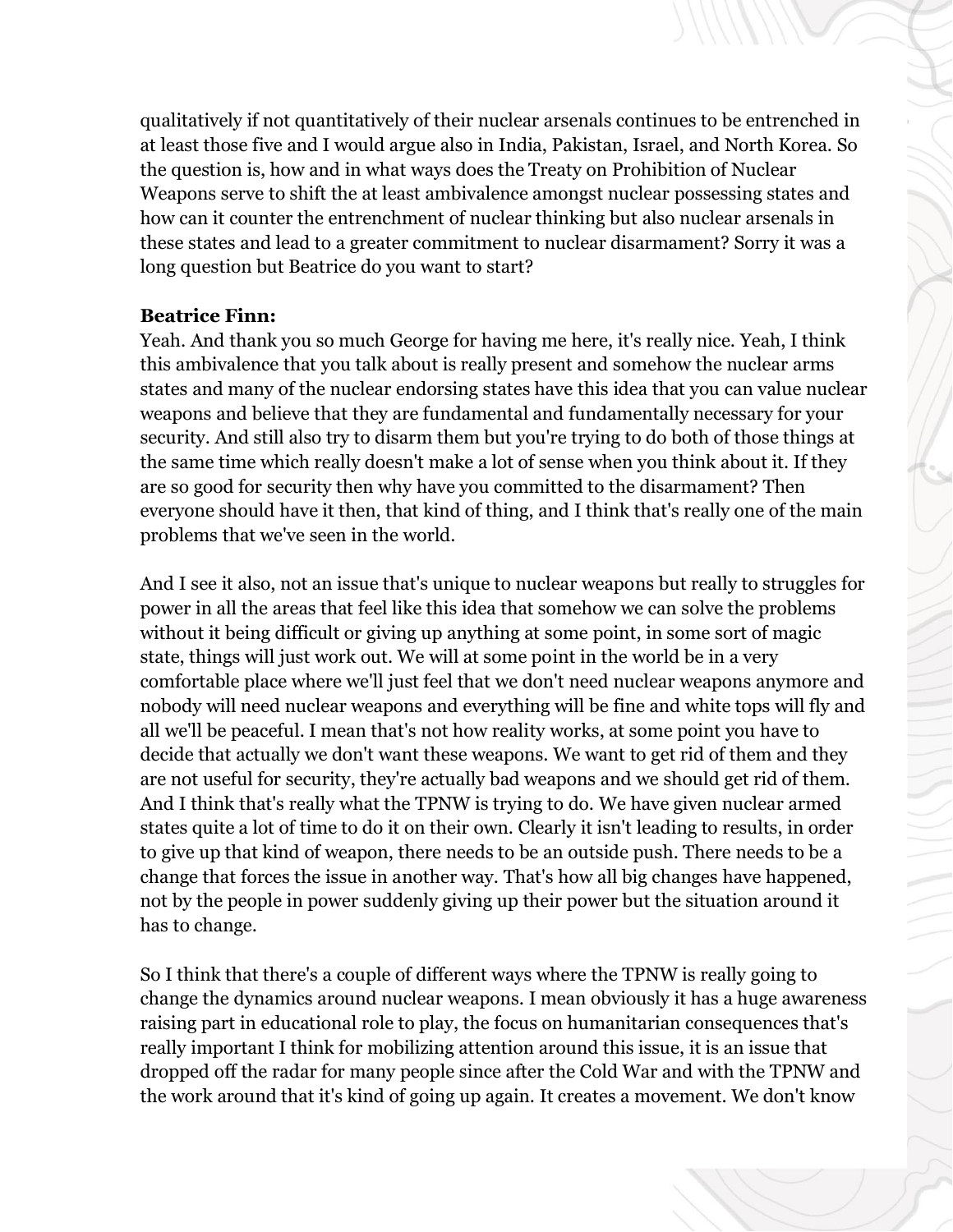exactly how nuclear weapons are going to be eliminated, when that final bomb is going to be disarmed but we do need to know that we need a movement, we need pressure on it. So what we're trying to do is prepare for all of these... To build that movement that will be ready to utilize moments when there's possibilities emerging and I think that the energy and excitement around the TPNW is really creating that sense that people want to be involved in this issue.

There's been a lot of talk about how young generation don't like this issue, they're not engaged in this issue. I don't experience that with the TPNW. I feel that there's a lot of interest in that and a lot of people are excited about it and that creates energy and attention to it. And I think it's really funny to see from the outside now some of the conversations after the U.S. election on the Democratic Party, the AOC camp that talks about, "Well, we need to do it this way," and then you have the moderates in the middle, "No, we have to do it this way." And I see a lot of similarities on the nuclear weapons issue as well and I think that the TPNW can be used as that energizing movement, creating a base, creating public support, opening up scope for these conversations.

We know that disarmament is going to take a long time, it's going to be complex, it has to go in steps. But I think that the TPNW can really be used by anyone who genuinely wants disarmament and not everyone wants that. To build that case so that we can start taking those steps.

#### **George Perkovich:**

Thanks, so much Beatrice. Togzhan what would you add to that, to what Beatrice said in terms of how... I mean Beatrice talked about people are going to have to be pushed, you need to create motivation from the outside otherwise the problem would have been solved. So other ways that you think about doing that?

# **Togzhan Kassenova:**

So, I see TPNW as a very good example of positive disruption, good trouble. I think if you compare TPNW to maybe more classic three days with more tangible outcomes, number of warheads to be caught, pages and pages of verification then some might argue, what is tangible that is coming out of this? But I actually think the intangible outcomes this disruption and this very forceful shakeup of the discourse and the environment for even thinking in discussing these issues is very important. And I think it's really pushing certain things and causing some shifts. And there are a couple of things that I'm noticing, first, it really pushed countries in the middle especially the European ones to have necessary uncomfortable conversations. And I think that's very important when... And that's what Beatrice was talking about, it's when the pressure is coming a little bit from the outside, when it becomes uncomfortable when you have to make a decision on where you stand on these issues.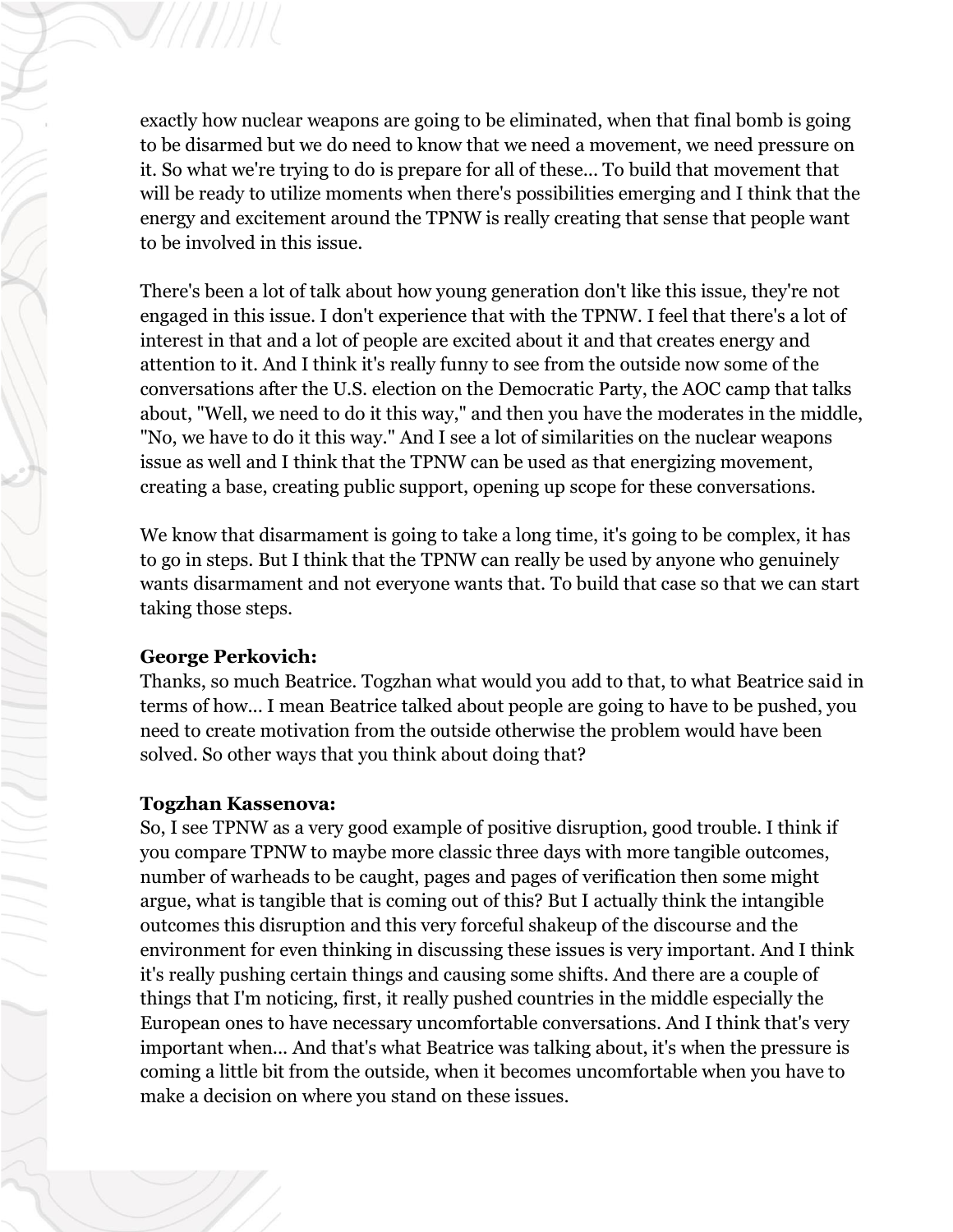And as an outcome of this discomfort I see a greater and more tactical push for what they call building bridges, stepping stone initiatives. And I know some proponents of TPNW are not thrilled about them, now that we have the TPNW I'm actually very in support of this interim initiatives, because I think if I would be a country and I would know that complete disarmament is still far away, I would keep it as an ultimate goal but I would be accepting all these mini prizes along the way. And I think TPNW really pushed those initiatives to the forefront. And on the nuclear-weapons states again, no matter how condescending they sound and how dismissive the rhetoric is there, though no country with nuclear weapons will ever sign it and this treaty doesn't make any difference, I think TPNW did put them on the defensive.

Again, I don't think we can have a direct outcome of dismantlement or something very practical and something that we can directly link to TPNW but I think TPNW reduce the space in which this countries now operate and put them on the defensive and I think it's a very positive push. And finally I agree very much on the point of education and awareness raising. And I just think that the civil society and the governments of the countries that never before felt they had a say at the global nuclear politics, the fact that they now feel they have a say and that this new energy it's actually quite refreshing and galvanizing and it's breathing new air into more public education that I think we desperately need because the public I think is not appreciative enough of the nuclear risks that we're living with. So just to summarize, not something very tangible and immediate but there is definite shift in the environment.

#### **George Perkovich:**

Thanks. Zia anything that we've omitted, that haven't thought of. That's usually your role in life is to think of the thing that nobody else thought of, like Sherlock Holmes or whatever, what are we missing? Yeah, I think you're missing your mute thing.

# **Zia Mian:**

I think the mute function on Zoom has many benefits, it often stops me from saying something silly. But I want to come back to this question of ambivalence and entrenchment, I think that George mentioned at the beginning. Because the ambivalence is connected to the entrenchment. The ambivalence about nuclear weapons this gap between wanting them for security and wanting them to go away doesn't exist freely in people's minds. It is actually a result of the entrenchment in institutions of nuclear weapons complexes, ideas live in people's minds and people exist within institutions. And it is the entrenchment within institutions that allows this ambivalence to persist and it's not that all institutions have this, we've seen institutions change.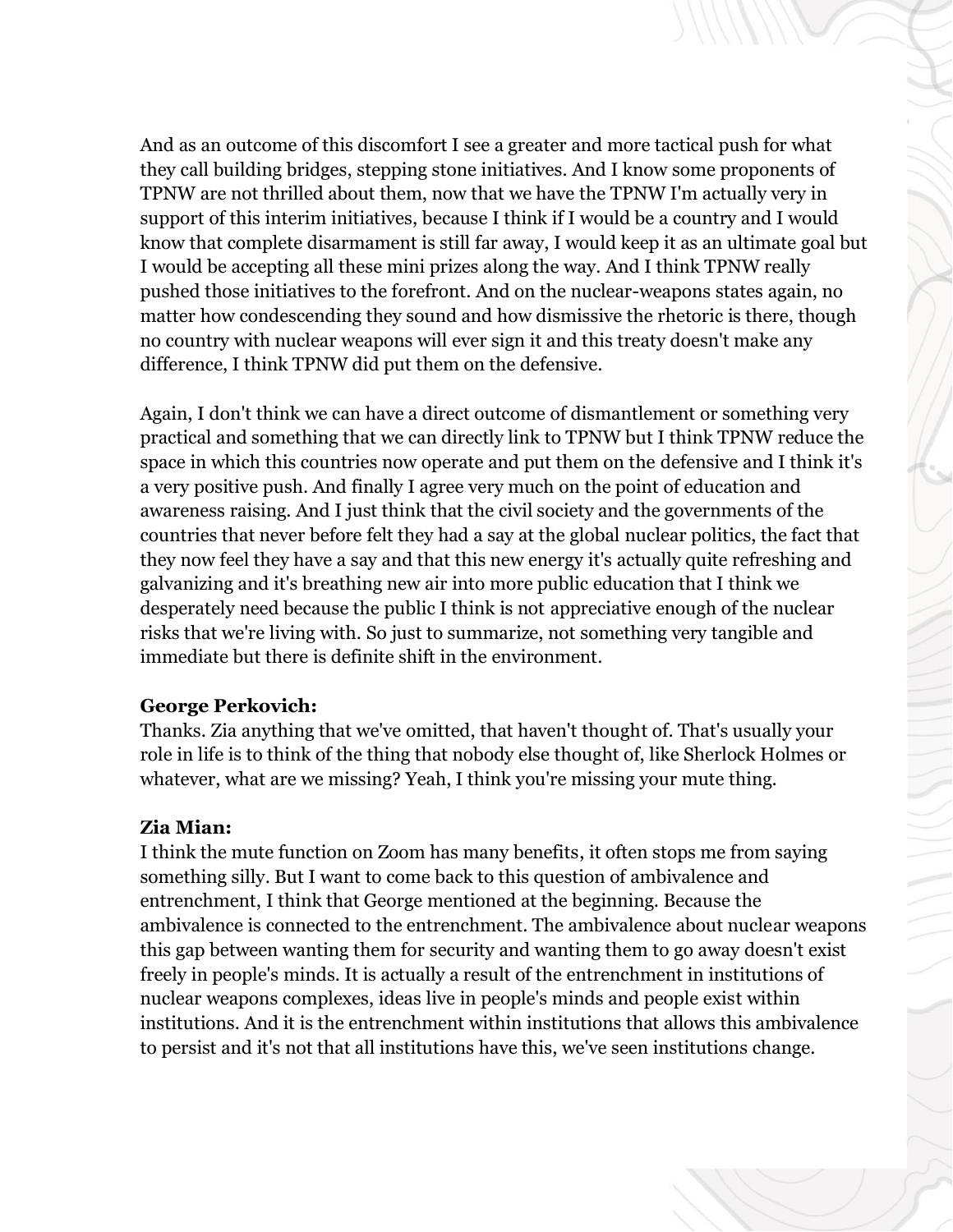And what came to my mind listening to George was that back in the 1946, one of the first military studies by the United States and for the Joint Chiefs of Staff of nuclear weapons, on the military utility of nuclear weapons. It said, "We have nuclear weapons, they're really destructive, we'd be better off without them but since they're here and we don't know how to get rid of them, then we're stuck with them, but we'd be better off without," and that was an early sense of ambivalence. But over time, having the nuclear weapons, the care and nurturing of nuclear weapons, trying to find ways of thinking how to make them useful and thus make yourself useful, has created these vast, what E.P. Thompson called exterminist complexes that live in the nuclear-weapon states. We pay people every day to go to work, to look after, think about using nurture nuclear weapons and nuclear weapon ways of thinking.

So the fact of this continuing ambivalence is... Sure on the one hand you have a moral sensibility of what decent people want the world to be like, on the other hand we pay people a wage to think about how to use nuclear weapons and keep nuclear weapons and make them useful. So I think it is precisely the coming of something that exists from outside, either the realm of free ideas or of existing entrenched institutions of national security that we have space to create a third poll for thinking about an engaging institutional with nuclear weapons here. I think this is where law, an international community and domestic politics actually offers a new space for this.

People who remember that 10 years ago, George did a book with his colleague James Acton on the abolition of nuclear weapons, this was in the immediate past Obama days where everybody was talking about the elimination of nuclear weapons. And the issue then was about how to make national security arguments about getting rid of nuclear weapons. What the TPNW says is that there are other grounds for thinking about nuclear weapons other than your national security and deterrence. There are humanitarian grounds, there are legal grounds, there are moral grounds, there are ethical grounds and this by institutionalizing it into a legal instrument and making it part of the international legal and political structure creates a new institutional possibility for changing the dynamics of this ambivalence. And ultimately that's why I think that the TPNW has the potential as not just an idea but as a new space, as Togzhan was saying, a new institutional space for taking on the ambivalence and the existing exterminist complexes.

# **George Perkovich:**

Thank you. And thanks all three of you. There are a bunch of questions but I think in several of your comments raise for me that question of... We're talking about creating a, whether it's a movement or outside demand for, or interest in thinking about these weapons differently, challenging the institutions that are driven by, or for nuclear weapons and deterrence. And so one of the questions I have is, do those movements,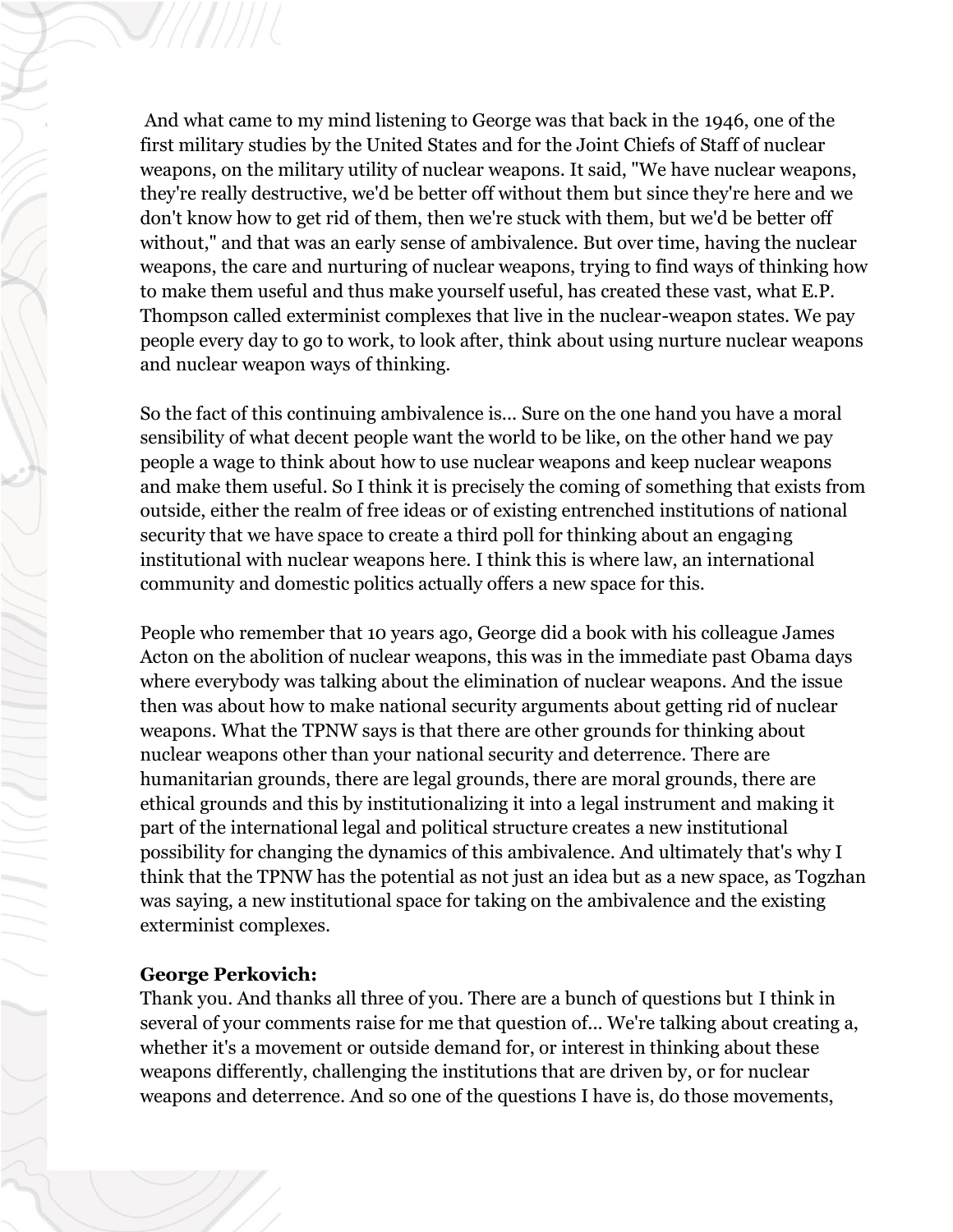does that kind of dialogue and pressure operate in for example, China, in Russia, in Pakistan, in Israel and in North Korea and even in France? Because that's a big part of the challenge.

Or is the theory of change, that if you get the U.S. and the UK and maybe some allied countries in NATO, if they change their outlook then somehow that's going to change how Russia thinks about an approach to this and how China thinks about and approaches it and how Pakistan and Israel and North Korea think about approaching it. So, take me through the next step in a theory of the change that extends into places that aren't having these discussions right now and anybody who wants to start go ahead, we don't have to go in order.

#### **Togzhan Kassenova:**

George, if I could start. And I think I would want to take this question especially from the angle of the humanitarian consequences because that's one of the fundamental components of the TPNW. I completely agree with how you put the question and that one cannot compare civil society and the role and the power of civil society in countries like the U.S. and Europe. And especially when I look from the humanitarian angle and let's take, for example Russia is the inheritor of the Soviet nuclear program. And since I'm just freshly back from the villages next to the former Soviet nuclear testing site and because I see how much people there are still suffering and all of that but I also saw enough documents in the archives of Kazakhstan requesting, for example data and medical records on what happened to the population and they never got anything.

And that's just like documents and data, so I'm not very optimistic as of right now that Russia and China suddenly would start caring about the humanitarian consequences and that would somehow push them to embrace the treaty. But I also... I think when the question is posed like that, that okay in the U.S. it's such a thriving democracy and civil society can have an impact and the power, I think we shouldn't dismiss Russian and Chinese and other societies, there are important and courageous civil society actors that are trying to be agents of change. And I think I do see what's happening in some of these countries and it's a much slower process there but it's not hopeless. So I guess for right now, we might not see immediate embrace or we might not see me that impact as we can see in the U.S. or in Europe but I just want to caution us from dismissing the societies that will never be more free or more democratic or more open. And so yeah, I guess I would stop.

#### **George Perkovich:**

Thanks, Togzhan. Beatrice?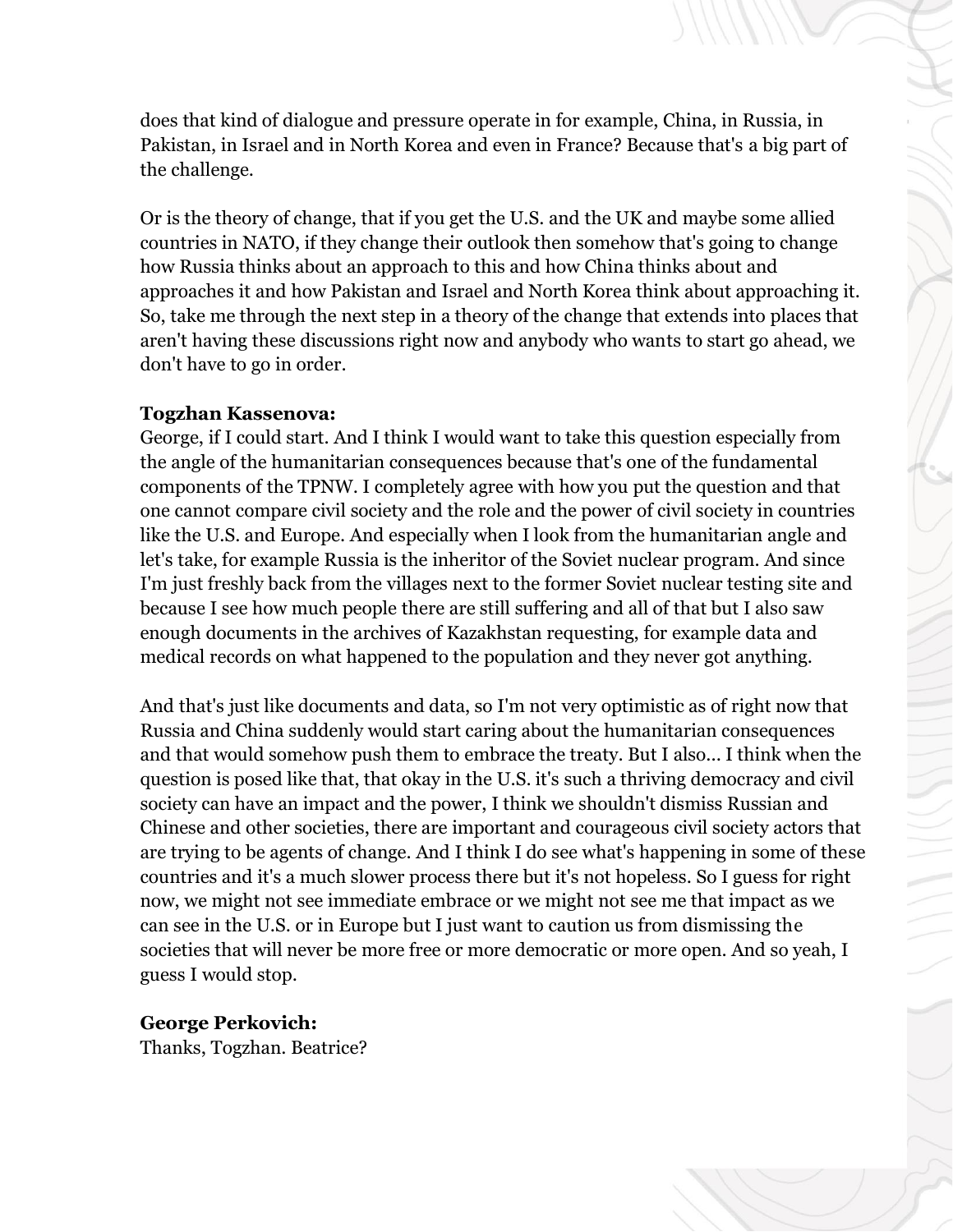#### **Beatrice Finn:**

Yeah. I think that... Just to continue a little bit on Zia's point on this building institutions, some building laws. These things apply to non-democratic states as well. And I think that's really important to remember, that of course it's very easy for ICAN to constantly talk about civil society as a driving factor in this. But the institutions themselves and the relationship between governments is equally important in many cases in shifting behavior. And I think that we've seen based on other treaties, other laws that this also impacts... These changes behaviors also in non-democratic countries. And we've heard a lot when it comes to politicians and individuals in these systems that the peer pressure from other actors in similar roles in other countries is really actually quite important and shifts expectations when they come to conferences, when they come to meetings.

I mean, there's a reason why we are all so upset when North Korea tests nuclear weapons. They haven't ratified the CTBT. The law doesn't apply to them, I mean, in the treaties and such but still, we have this expectation on them. And we base all our work on that, we see, for example Russia lying about violating treaties, recognizing that it's not actually acceptable to just violate treaties. They might do it but it's part of this trying to pretend like they're not doing it or trying to find excuses or "No, actually it wasn't us, we didn't do that." And I think that's a testament to the actual strength of these norms that they do create expectations also on non-democratic countries.

And then I just do want to highlight that when you look at which countries that builds it security on threatening to mass murder civilians with weapons of mass destruction, the majority of them are democracies. If you look at all countries that are part of the nuclear weapons system and thinks it's legitimate to threaten, to use these weapons on population, it's majority democracies and a lot of non-democracies have rejected these weapons and do not feel the security on weapons of mass destruction.

So, I think it's kind of... Yes, of course we can see that civil society, it's very easy for me to tweet very mean things about my prime minister, for example and it's not a personal security challenge to me. So you will see that a lot more as well, it doesn't mean that there isn't work going on but there's other avenues. I think we also have to be careful of not taking the way [inaudible 00:24:10] but ICAN expresses itself in certain countries where it's safe to express ourselves like that, as the only way that we think change will happen.

I'm also very mindful that asking activists to do what I do in my country, it's out of the question for them. I'm not willing to put colleagues and friends in those countries at a personal risk they will go to prison, they will disappear. Challenging the military in some of these countries is extremely dangerous. So I think that we have to also understand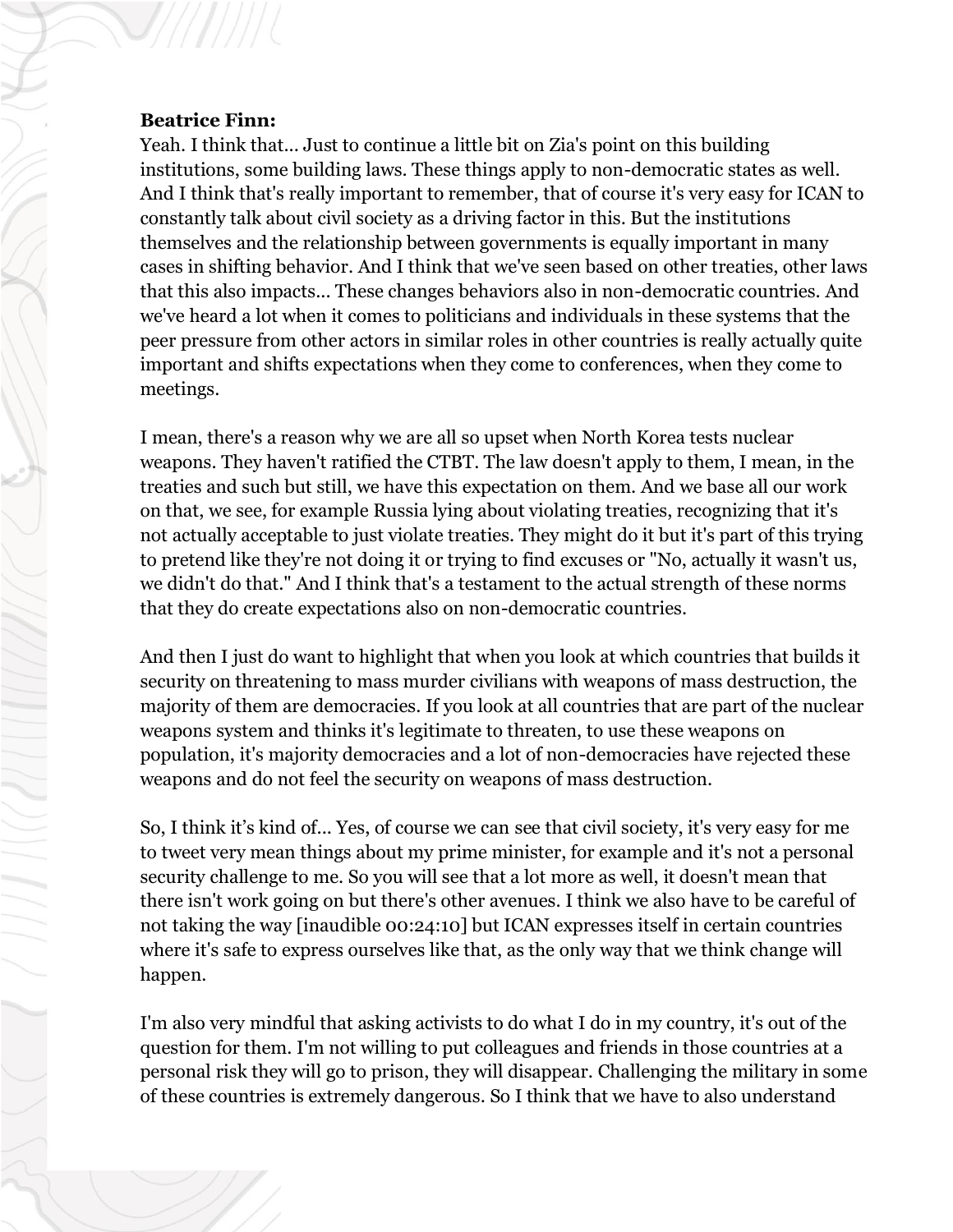our immense privilege in being able to speak out like this and that also gives us a certain responsibility to both see what we can do to help in other ways in these countries, but also create a system where, from the outside again, there can be pressure on these governments to change, to help people in those countries.

#### **George Perkovich:**

Right. Thank you.

#### **Zia Mian:**

Let me add one thing, if I might. It's worth looking backwards for a minute and asking the question, how was it that it took the Nuclear Freeze Movement and millions of people coming into Central Park in New York and resolutions in states and towns across the United States to force the Reagan administration to the Reykjavik Summit. There was no such equivalent mass democratic citizen based mobilization in the Soviet Union. And yet Gorbachev shows up at Reykjavik and he is the one who is actually more enlightened and more progressive and more forward-thinking about the possibility of eliminating nuclear weapons and ballistic missiles. And I think that coming back to what we talked about earlier in terms of entrenchment that within capitalist democratic society is this entrenchment of the nuclear complex also expresses itself in domestic politics and decision-making.

And countries that don't have the same kind of confluence of private capital investment, intellectual investment, and military investment in these complexes may have a different dynamic about how they think about some of these issues. Matthew Evangelista wrote a wonderful book called *Unarmed Forces*, which looked at the end of the Cold War and the dynamics that played out in the United States and in the Soviet Union in the last decade or so of the Cold War. And it teaches a very interesting lesson about how, what seem at the surface to be violent autocratic unfeeling, uncaring political structures ended up in basically the same perspective. And in some cases, a more enlightened perspective on the nuclear weapons question then that of the United States and Britain and France and many people remember the mass protests in England that C and D organized against Mrs. Thatcher in those years.

And in one sense democracy is an enormously hopeful project. But you find most of the time that civil society is actually struggling against democratically elected governments because democratically elected governments usually don't end up doing what people want. So I think the story's a bit more complicated than the way that you described it initially and lastly, it is worth reflecting your first question began by talking about the 2000 NPT where the five permanent members of the Security Council who are the first five countries to get nuclear weapons states all jointly made the same commitment to the elimination of nuclear weapons. Nobody made the Chinese come and make that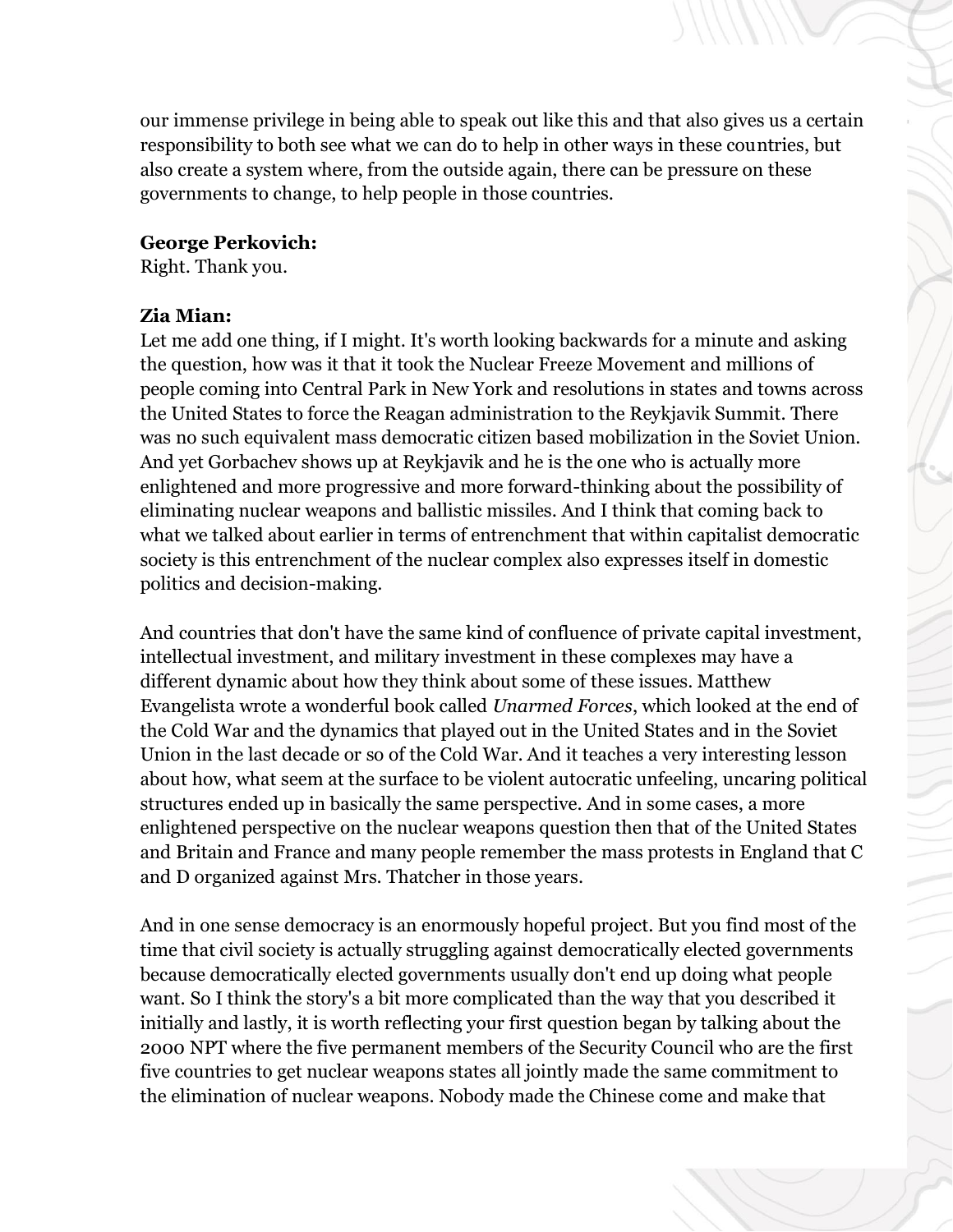statement, they chose to do it. And so I think that the story of enlightened Western democracies has a certain old fashioned 19th century colonial civilized sensibility to it, which needs to be interrogated a bit more carefully perhaps than people might like to do in Washington or London or Paris.

#### **George Perkovich:**

I never said enlightened democracies now or before number one. Number two you're right about Gorbachev, but what was going on there was regime change. And so that raises another interesting issue, which is that's why you had disarmament in South Africa- regime change, why you had the reversal of the nuclear programs in Argentina and Brazil-regime change. And so I my question is, does nuclear disarmament require regime change? And if so, where are you more likely to get regime change in democracies or in China or Russia or North Korea or Pakistan?

And also, to Beatrice's point about the numbers, well, the numbers that you cited that the majority are democracies that's because they have alliances. China has no allies except Pakistan. Russia has Belarus but I think that's a little dodgy now and there are no alliances. So if the numbers are being produced because it's a nuclear alliance, that's partly because countries freely chose to unify and ally against Russia and China. So we can play games on it but I think the underlying issue is, how do you engage one way or the other? And so if Zia you're right, if China's enlightened on this and I've written to this recently, then the Chinese ought to be leading and we ought to be able to work with them to push in that direction, that doesn't seem to be the case. So where do you go from here to overcome the resistance that you've articulated very well in the democracies and where is there evidence that the Russians and the Chinese and Pakistan and Israel are going to help in that project?

# **Zia Mian:**

I don't know that I can make a case that they will help in that project. What we do know is that when the voting was taking place about whether we should even have the negotiations for the treaty, the U.S. and friends and the UK all voted against; the Chinese and the Pakistanis and the Indians abstained. They were not going to say, "No, we should not. We won't turn up for the negotiation, but if you want to negotiate a prohibition of nuclear weapons, well go for it. We're not going to say we support it. We're not going to say that we oppose it." Whereas the U.S., Britain and France, categorically opposed it. And some of you, will remember very well, when the negotiations were actually taking place, the U.S. ambassador to the United Nations, Nikki Haley actually led a handful of, at the time I called a ragtag crew of U.S. allies and wannabe allies, in a boycott outside the negotiating chamber, and Beatrice can tell that story with much great memories.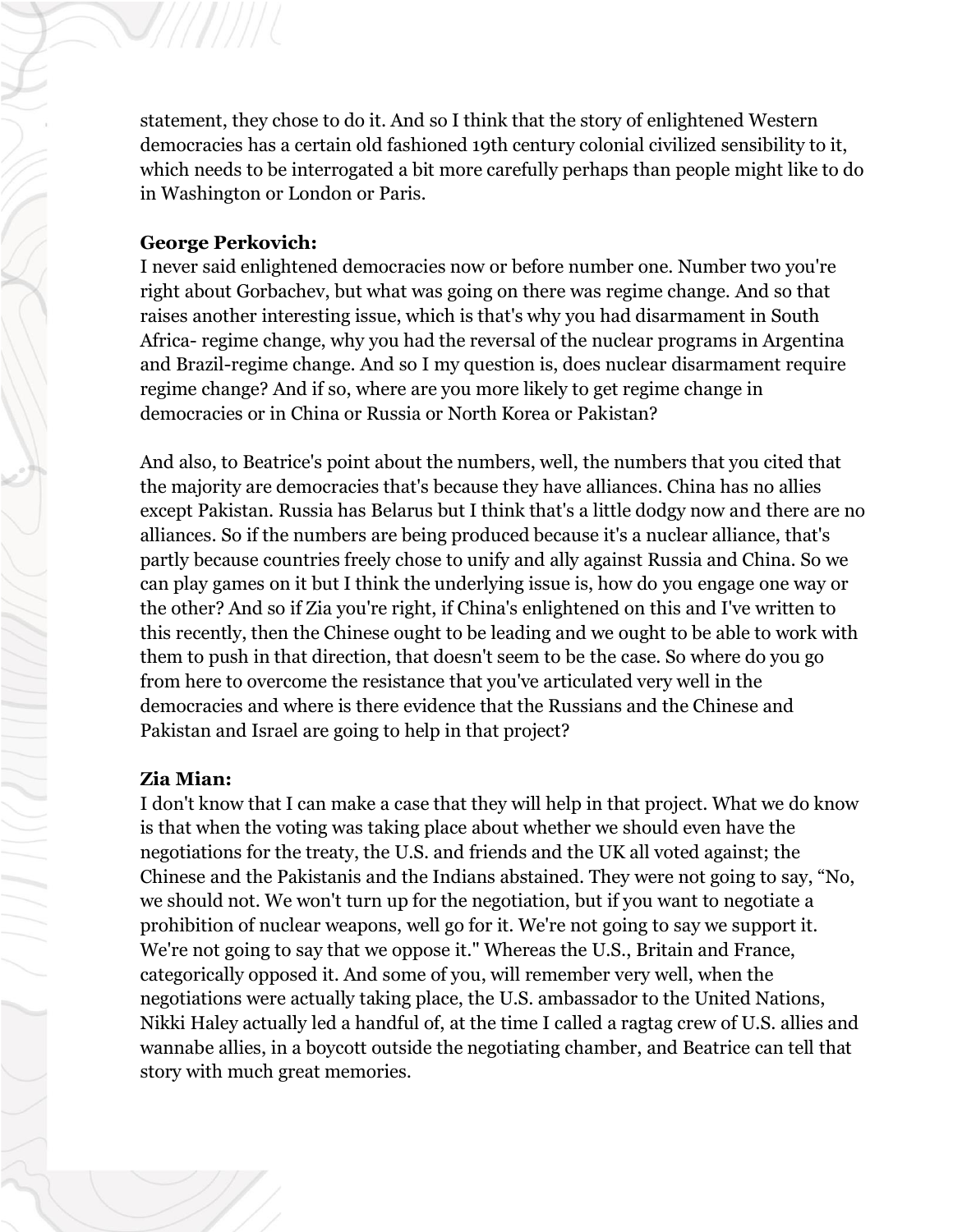But my point is that, I'm not saying that right now we can expect Xi Jinping or anybody else to say, "Yes, we support the ban treaty and this is what we're going to do to help it go forward." But at the same time, they are not in the same way, providing a determined obstacle to the possibility and what you called the promise. And it is, I agree, a promise of having a goal at a question that we have failed to resolve for such a long time.

#### **George Perkovich:**

Well, I mean, I think it'd be interesting about... Or whether it's degrees of cynicism in terms of some of the states that... I think it was dumb for the Western States to object to and criticize the TPNW negotiations, it was ridiculous, stupid, counterproductive, and now it's going to enter into force and they were wrong. It would also be very easy to be cynical and say, "Go ahead and have the negotiations. We don't care. It's not going to bind us anyway. We'll stay out of it." So to go forward because the treaty is entering into force, it becomes a different issue of whether and how you engage these states.

So for example, if you think about what people are worried about in the U.S.-China relationship increasing tensions, the possibility of conflict escalating from the maritime domain, all the different things that people worry about, and this is basically a question that Matthew Harris has asked, and worries that people have about escalation, including to nuclear war. Where can TPNW and its advocates come in to help address that threat, or is that left to other actors and pursuing other lines of work? Anyone?

#### **Togzhan Kassenova:**

George, just a couple of thoughts. If I kind of feel your question correctly, there is a little bit of maybe a frustration, which I sometimes share that in this kind of disarmament discussions, there is a very visible almost anti-Americans feel that the focus is so much on the U.S. and so much less on Russia or others. And sometimes I also get frustrated with that, but I think it's, for somebody like myself who is not an American, but chooses to leave in the United States, I think there is this... It's less cynical, it's more idealistic view also of the United States that we do hold the United States to higher standard almost. And so I think it is true that it is a fact that there is more emphasis on the United States and what the U.S. does. There are greater demands, greater expectations. There is more transparency coming from the U.S. which sometimes works against it, but I just wanted to push it more to the side that it's also for good reasons why there are these great expectations of the U.S.

The question on how, and whether TPNW should solve all the national security dilemmas of the U.S., I just feel that it's really putting too much faith and also... Yeah, it's putting too much into TPNW to resolve all the security dilemma and the United States is the country with the most powerful conventional force. If they don't feel secure,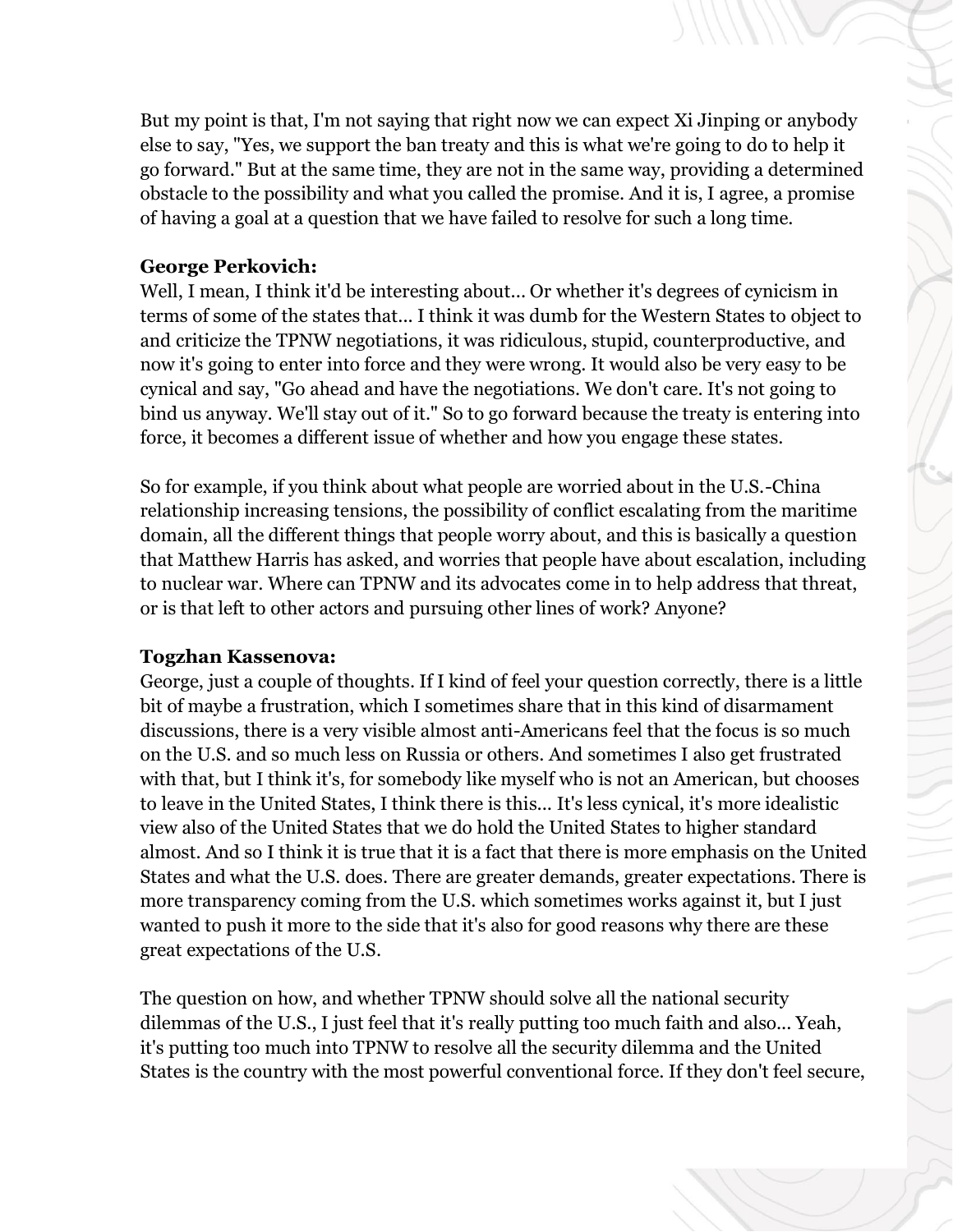then how are others supposed to feel? So you're making such valid points, but is it for TPNW to resolve all this very valid and complicated questions?

#### **George Perkovich:**

Great. Thanks Togzhan, Beatrice?

#### **Beatrice Finn:**

Yeah. I think I completely agree with Togzhan there and I think we very often end up in a conversation where as you mentioned that we have to solve everyone's problems, right? And that the whole world has to solve the United States problems for them before they can kind of grace us with the decency to not mass murder the entire world and promise it's a little bit of, I think that what people in the nuclear arms states, and again, I come back to that as a part of being the privileged group, being the people in power, and very often lacking the ability to identify with those without power.

As a Swede living in Switzerland, for example, it is also my future. We're talking about my kids' future. We're talking about nuclear war that will significantly impact my life. And I have nothing to say basically, Pennsylvania decides on whether or not the risk of nuclear war is going to increase next year or not. And it can feel very unfair and who is looking out for my security interest. My security interest is that the armed states, they get rid of their nuclear weapons, that would benefit my security interests. And there has to be an opportunity for countries and people and groups of people that are going to suffer from the consequences as well, to express that.

And we have a very narrow view of whose security matters. And this is something that we see in all kinds of fights for justice and equality. That's what we see, for example, in the United States, when it comes to Black Lives Matter, when it comes to gender and violence against women, for example, whose security gets to take precedent? Did the people in the Semipalatinsk region benefit from the security of nuclear weapons testing? For example, and no, obviously they were harmed. Who gets to decide which security it is? We look at countries like Kiribati and the Maldives two state parties to the TPNW that are literally facing an existential threat, they will disappear.

And why do we think that say Norway has a bigger existential threat that needs nuclear weapons to be protected, than a country that actually will disappear in a couple of decades? Why isn't Kiribati allowed to point nuclear missiles to Washington, Beijing, Moscow, and all the countries that are polluting so much that they will disappear in a few decades. And there's a very kind of this inherent perspective of whose security matters and who gets the excuse to behave in a certain way. And that their problems, United States problems, are taken more seriously than other countries problems and security concerns.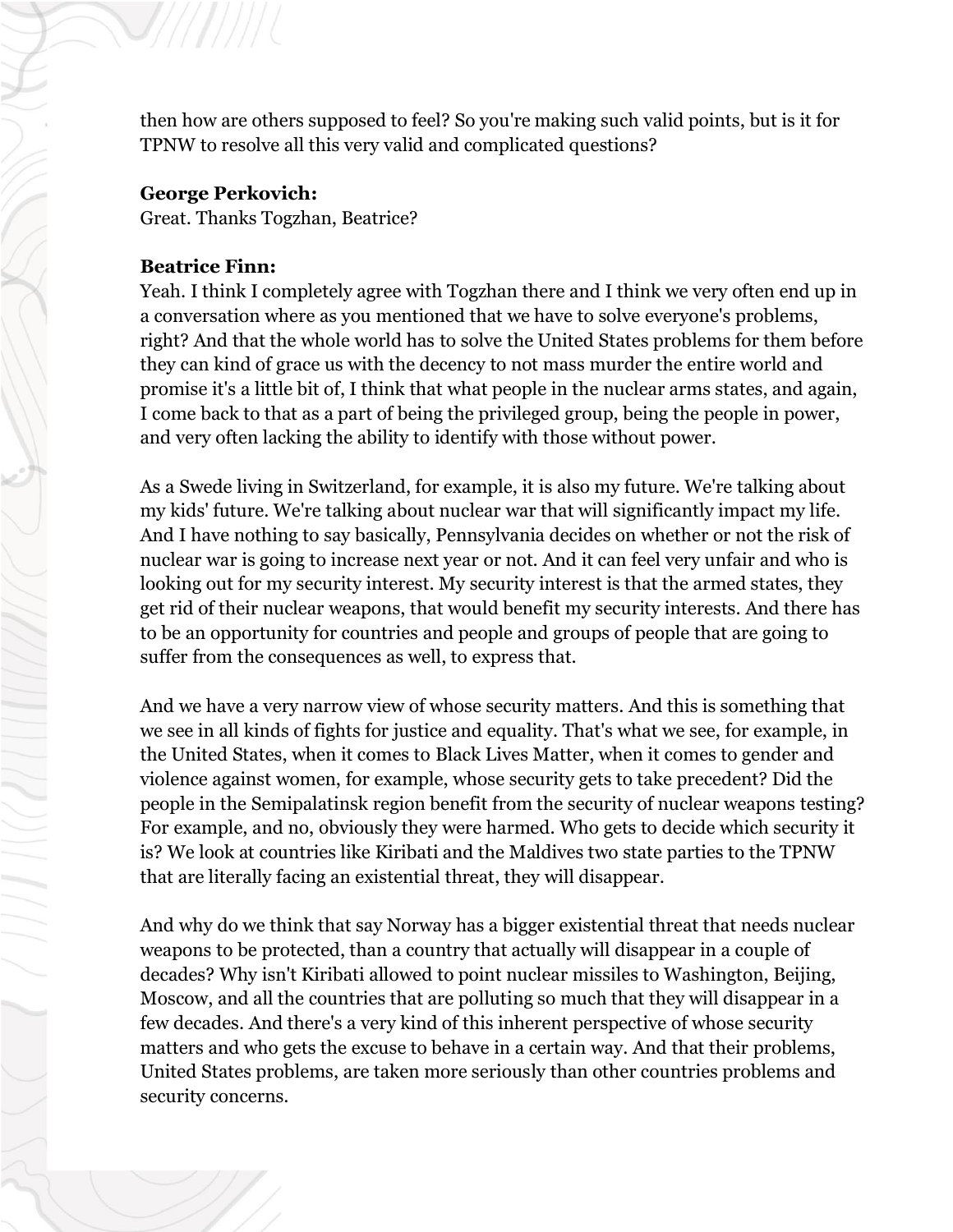And of course, in a country, you have to look after your own security concerns. So I'm not saying that that doesn't matter, that that's not an issue, but I think when it comes to international law it can't be dependent on solving some problems for some countries and ignoring others. It has to be a law that applies equally to everyone. I think that's what's powerful with the TPNW as well, that it actually kind of even out things. Now actually these weapons have no excuses for anyone really. It doesn't matter what the security situation are threatening to mass murder civilians is against the Geneva conventions. We shouldn't be doing that. That's not behavior we want in any case.

#### **George Perkovich:**

So, Beatrice, are there other forms of warfare that also could quite well involve mass murder of civilians that concern you, or that you think concern other states? And how do you advise them to deter or defeat those other forms of massive warfare that would be non-nuclear?

# **Beatrice Finn:**

Well, I think that we've seen, and this is one of the reasons why I'm quite... Well, things seems like a pretty dark place at the moment in international law and multilateralism and security, looking over time since the end of World War II, we've made some pretty amazing achievements in the world with things like the Geneva conventions and protection of civilians in warfare. Following that we started ticking off these weapons system that caused indiscriminate harm during the conflict, but also a long time after the conflict, biological weapons, chemical weapons, landmines, cluster munitions… we see a huge evolution in warfare right now with lethal autonomous weapons on the horizon. And I think that that's where warfare is going in the future, of course, and that's what we need to look at minimizing.

And for me, the TPNW and banning the nuclear weapons is part of that wider strategy to kind of constantly narrow down the room of maneuvering for states. What are states allowed to do in warfare and what are they not allowed to do? And constantly shrinking that space in absence of being able to simply banning war that's kind of how we're trying to shape behavior. And is it flawless and works all the time? Obviously not, nothing is flawless and works all the time, but is it the tool that we actually have and that we can use, and that we've seen actually giving results and shifting behavior over time? Yes. So it's something worth doing.

# **Zia Mian:**

So, on this point, if I can George...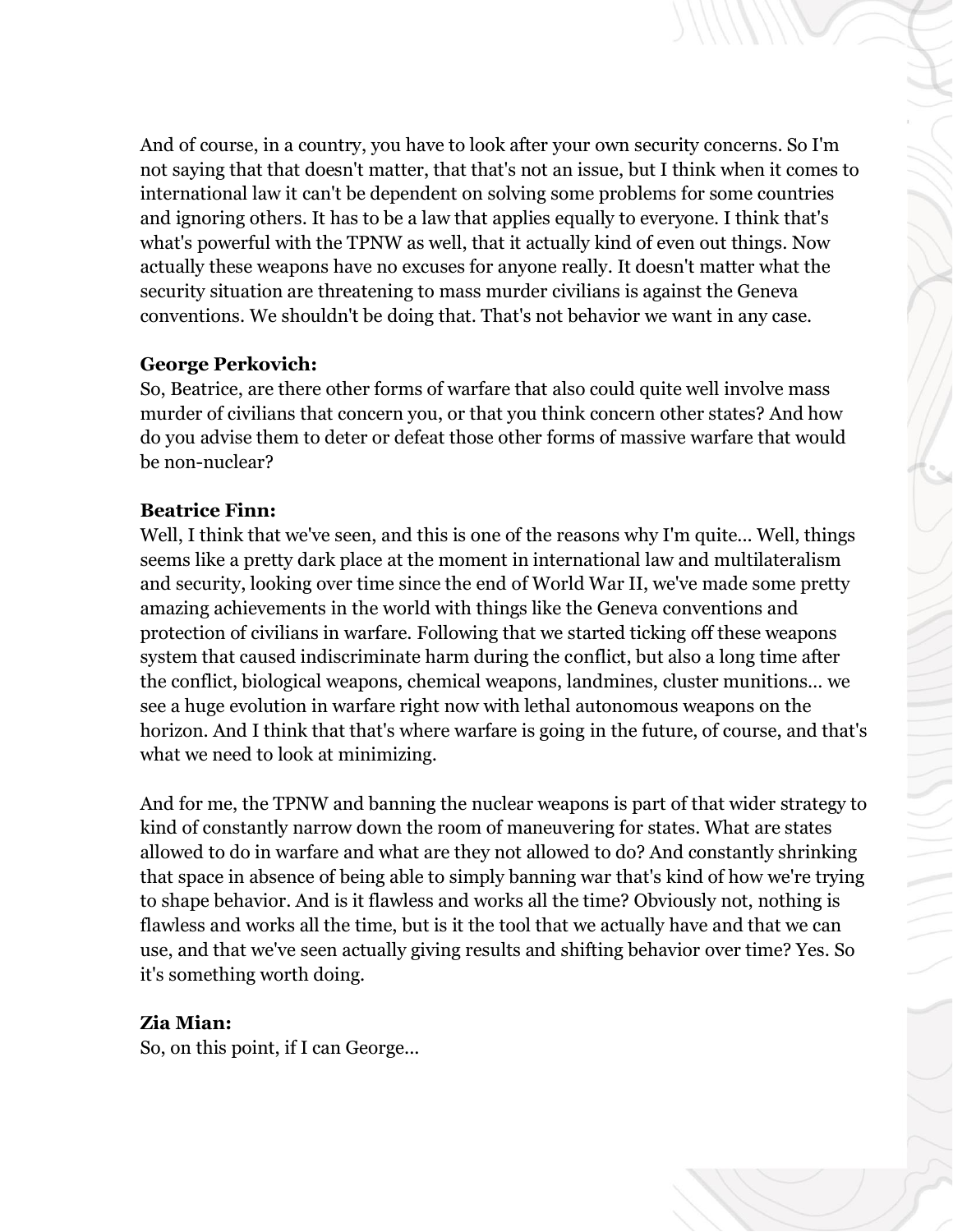#### **George Perkovich:**

Sure.

#### **Zia Mian:**

I want to just follow up in one way on what Beatrice just said and the way that you framed your question. It's worth remembering that the purpose of the entire United Nations system, the architecture of what we call the international community and the world order, is premised on a commitment to what it says: ending the scourge of war. That was why it was created. And the first decision they made, that if we are going to end the scourge of war, the first thing we do, resolution one, January 1946, before we deal with the tragic devastation of World War II, before we even agreed on the languages that will be the languages of the United Nations, the first order of business is we need to plan for the elimination of nuclear weapons, because you will not eliminate the scourge of war until you begin from the fact that these new weapons-that only the United States possessed at that time-would mean that the scourge of what would be far worse than anything we could ever have imagined, even what we've just been through.

And what we've seen since then up to now has been a contest between the traditional practice of national security and alliance politics embodied in structures like security treaties, NATO alliances, nuclear umbrellas, vast armies, the right of ships and submarines bristling with nuclear weapons to go anywhere in the world that they wish. For nuclear armed airplanes and others to fly anywhere across the planet, as they wish. To have 800 American bases around the world and for other people. And at the same time, you have the United Nations system, which has grown from 50 countries in 1945 to almost 200 countries now.

#### **George Perkovich:**

Yeah.

# **Zia Mian:**

And this contest between two ways of ordering the world is actually where the core of this dilemma that you talked about, I think comes from, and that we're going to deal with- what Matthew asked in his question about the U.S. and China and escalation is that- if you want to deal with this by two states talking to each other and using coercion and bargaining and negotiation, that's one way, and I will have allies, you will have allies, and eventually one of us will prevail; or we go back to the core principle, which is the United Nations system- the international community together has to find a way to resolve these disputes between states. And so I think the question is, where are you willing to commit the resources? Politically, legally, morally, economically, to finding answers to these kinds of questions by strengthening your state and your friends? Or by strengthening the international order that can work on behalf of everyone?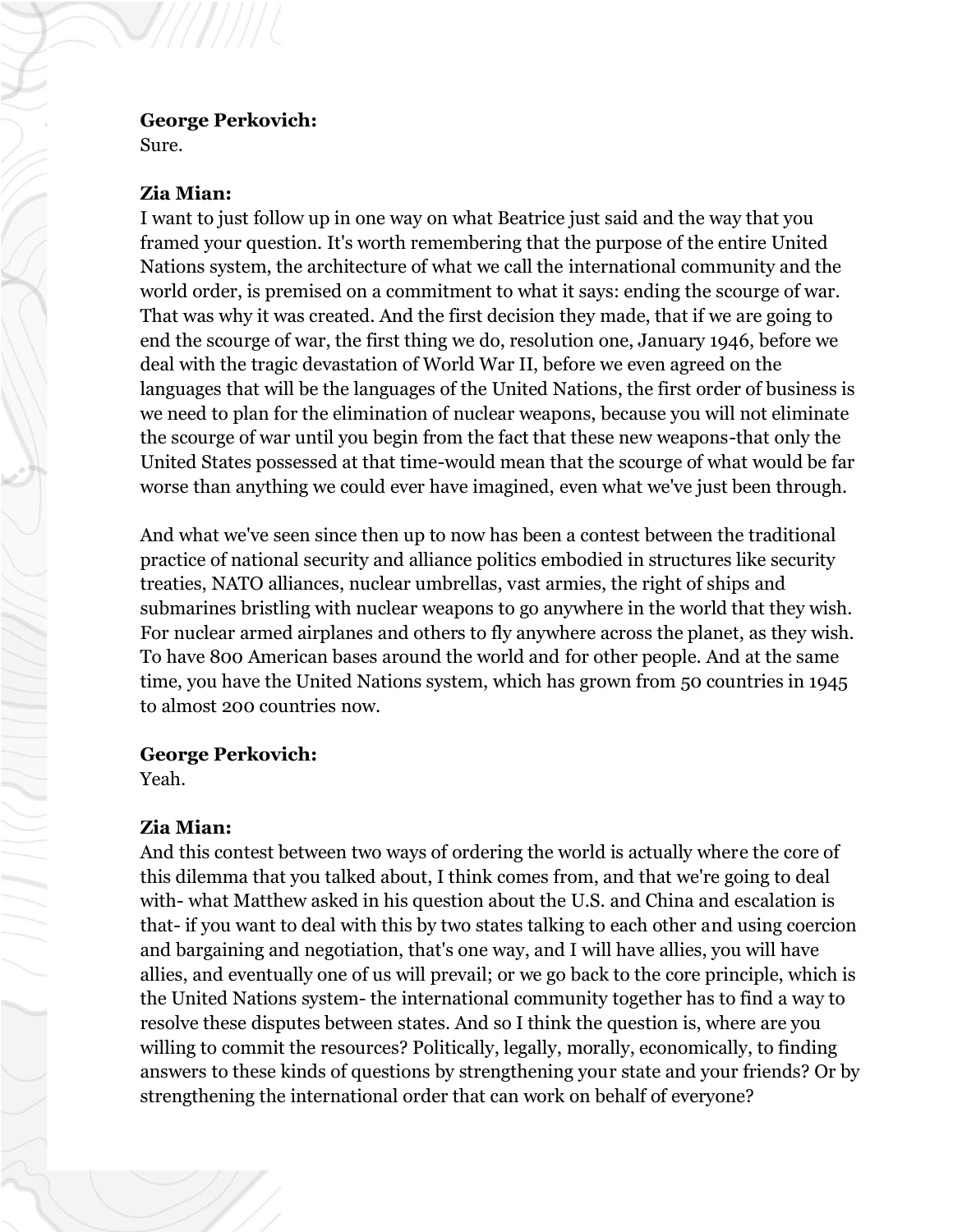# **George Perkovich:**

What do you do with the veto, Zia? At the UN? I mean, it's great. I love the UN, but the people who invented it also gave themselves, five of them, the vetoes. So tell me how you get the UN to be useful in solving these problems. And it bears very well on, on TPNW and more importantly, on nuclear disarmament by other means because there's a question that people ask about verification and enforcement. And those two are related. So, if there isn't verification or people stop allowing verification, who redresses that? what's the enforcement mechanism?

TPNW doesn't have one, nor does the NPT people point to the UN, which is great. You just made a case for the UN and then boom, you run up against the veto. And so, take us through how we should think about the veto and the UN project or the international project when it comes to preventing war, dealing with those who violate international rules and laws like the TPNW and again, anybody can jump in on it.

# **Zia Mian:**

Well, since I started that, let me just make at least one observation. And then have Togzhan and Beatrice, explain how they see things, but it seems to me that all I'm saying is that we actually need a commitment of effort to see what we can do with that system, which pales historically in comparison to the effort that has been made into building national security structures, national militaries, military industrial complexes is nobody talks about the international legal, ethical complex. There is a Pentagon, where is a Pentagon sized equivalent devoted to building peaceful, legal, international order. You remember John Bolton saying that they could take the top 20 or 30 stories of the UN building?

So, I think all I'm saying is, I'm not saying that it is the answer. I come back to your very opening word about the promise. The TPNW for me fits into a larger project of world order that goes back to the end of World War II, and the tragic experience of what total war actually can do. And the question is we've had two competing efforts. One is to build that legal international community where all states and populations are treated lawfully, legally, properly, and we evolve and free humanity from the scourge of war or the continuation of military armed alliances, arm sales, all of those other things in that nuclear weapons fit within that order, but not in the other one. And it is the need to devote effort and attention to thinking through and building that other order that I think is where the TPNW encourages everybody to go, if they want to go.

And as that order develops and becomes clearer and its limitations, you're quite right about the veto. And it's also worth remembering the veto eventually was forced into the situation when the United States said, "If there is no veto, there will be no United Nations." It was the choice that was forced. And so what were people supposed to do?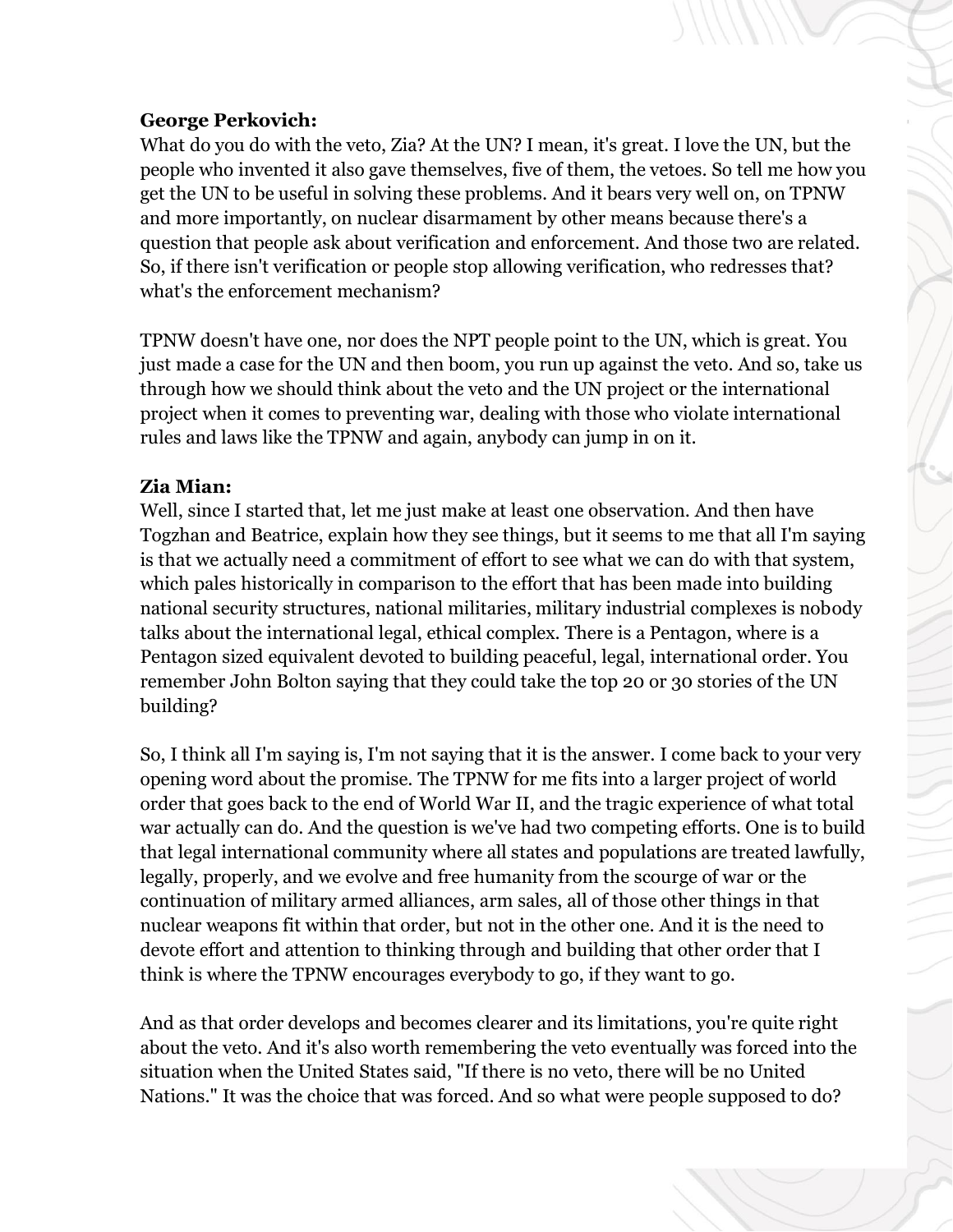Give up on the entire project or hope, okay, we'll take this now because that's all we can get. And we will figure out a way it is now time to figure out the way. And so I'm not saying that it is a straightforward matter, and you're quite right to ask this question, but it is that set of questions that need to be asked as much as any debates about how to manage the South China sea or deterrence or any of these other things that also is a core element of what needs political and effort and thought and commitment.

#### **George Perkovich:**

Beatrice you want to say anything on this? Togzhan?

#### **Togzhan Kassenova:**

I just wanted to pick up on the verification and enforcement, which-

#### **George Perkovich:**

Yeah, please.

#### **Togzhan Kassenova:**

Absolutely again, it's a fact, it's a valid point that it's absolutely missing, but George, what about changing the way we viewed TPNW? Not to view it as the end, as the allencompassing treaty, but as a first step. And then think about the second step. For example, a convention that would go into more technical more verification and enforcement. So, if, we just change the lens and don't treat TPNW which has its shortcomings and limitations, and also maybe couldn't have possibly include verification and enforcement... It was already seen as an impossible idea that became possible. And if we just switch our thinking and think about it as step one of something, not as the final step of all.

#### **Beatrice Finn:**

Yeah. And if I can just add something there, because I think that there's a difference between arms control and these humanitarian disarmament treaties in terms of how you approach the weapon. If you want to keep nuclear weapons, you shouldn't sign that treaty. And I think that that's also challenging arms control that trying to reduce the numbers, but never rejecting the weapon and still valuing the weapon as very necessary. But it creates an inherent incentive to not go beyond that, to cheat maybe, or to eventually withdraw and build up your nuclear arsenals. Whereas of course, the TPNW has the stigmatizing part as well, and the kind of rejection and undermining the weapons credibility in itself. So obviously the treaty assumes that you would be wanting to not have nuclear weapons when you join this or that you will want to get rid of your weapons when you were joining this treaty.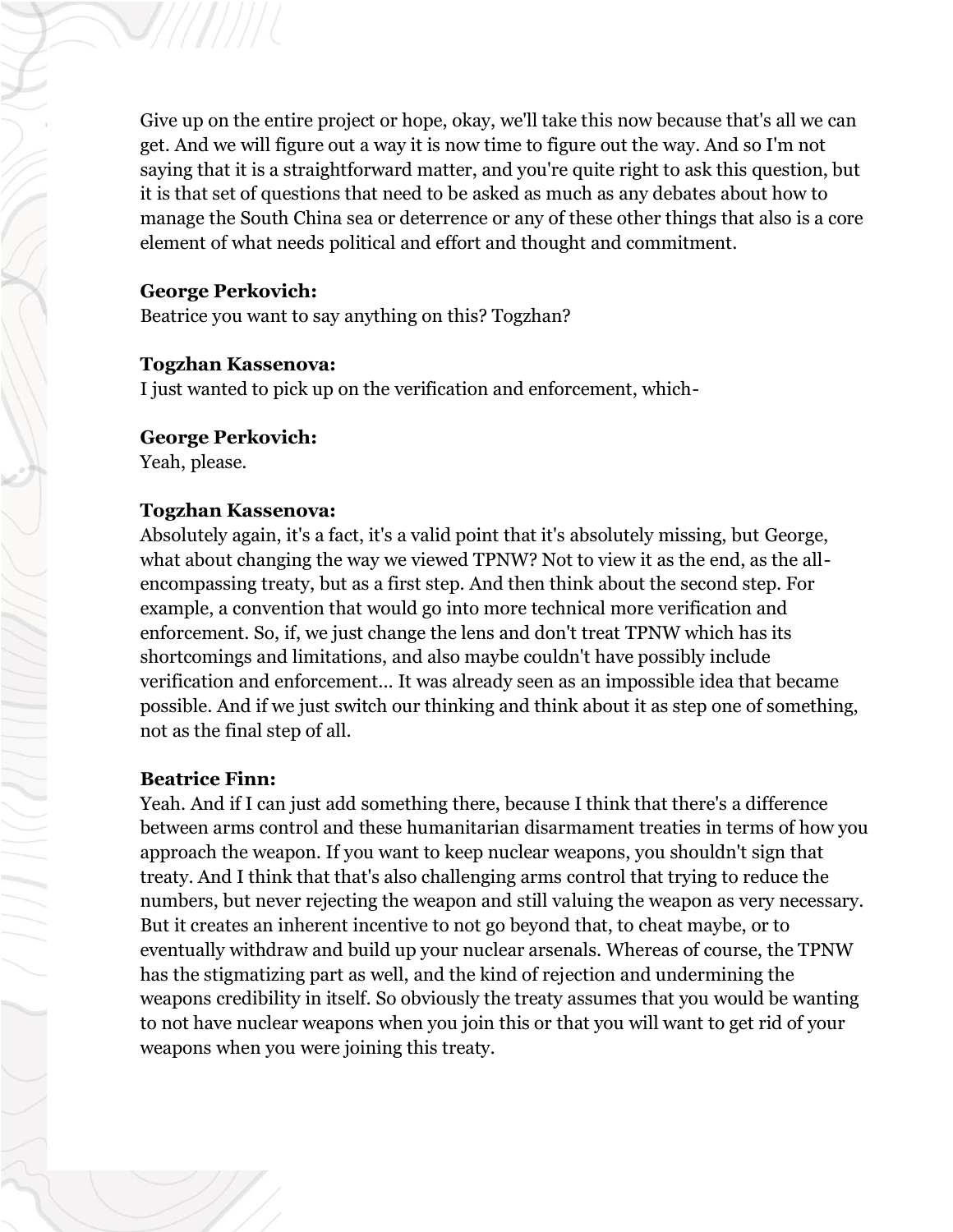And then of course, intentionally as was mentioned the details on how to verifiably eliminate nuclear weapons were left given that, that needs to be of the nuclear arm states when they joined, they would need to be part of it. It's going to look very different when North Korea process of disarming their nuclear weapons to the United States or Russia, for example, with huge arsenals. So it's not going to be one sort of exactly the same timeframe or exactly the same kind of details in that.

But I want to go back a little bit quickly on the veto. And in many ways I feel like the veto is becoming less and less relevant and the Security Council is becoming less and less relevant. The way the world looked in 1945 is not the way the world looks today, we're seeing drastic changes in power dynamics and how the world operates and it's very difficult of course to change the rules because you need approval of the veto states to change it. But what we do see is of course, people using the United Nations in other ways, that the Security Council is losing influence in the United Nations system and international relations that nobody expects the Security Council to do anything these days.

And people are taking to the general assembly, they're taken to the different agencies, working very practically, for example, through things like the World Food Program that just got the Nobel Peace Prize through the human rights agencies, through UNBP. And I see also that the way we constructed that it's not relevant maybe to today's challenges. If you look at the 10 biggest countries, the largest populations in the world, you will have on that list, five nuclear arm states and five TPNW supporters. And the five TPNW supporters are actually growing at a higher rate in terms of populations than the nuclear arm states.

And we will see over the next 50 years, for example, in Nigeria one of the core group members of the TPNW is predicted to be one of the two biggest countries in the world in I think in 50 years or something like that. And one of the biggest economies in the world, I mean, these power dynamics in the world is changing very rapidly. And I think that sort of shows that this new way of doing things and the successes we've had in weapons in disarmament, and disarmament diplomacy these last 20 years has basically been outside traditional consensus forums. The landmines treaty, the cluster munitions treaty, the hopefully killer robots next that it's a new way of doing things. And that's how we are going to have to, we can't work with consensus and moving everyone at the same time, but we can work with these groups of States and sort of setting the pace and the tempo in the world and how we want to see it.

# **Zia Mian:**

So if I can, and I think there's a really interesting point that Beatrice has made there and it connects directly to this discussion about war and peace, that the two times that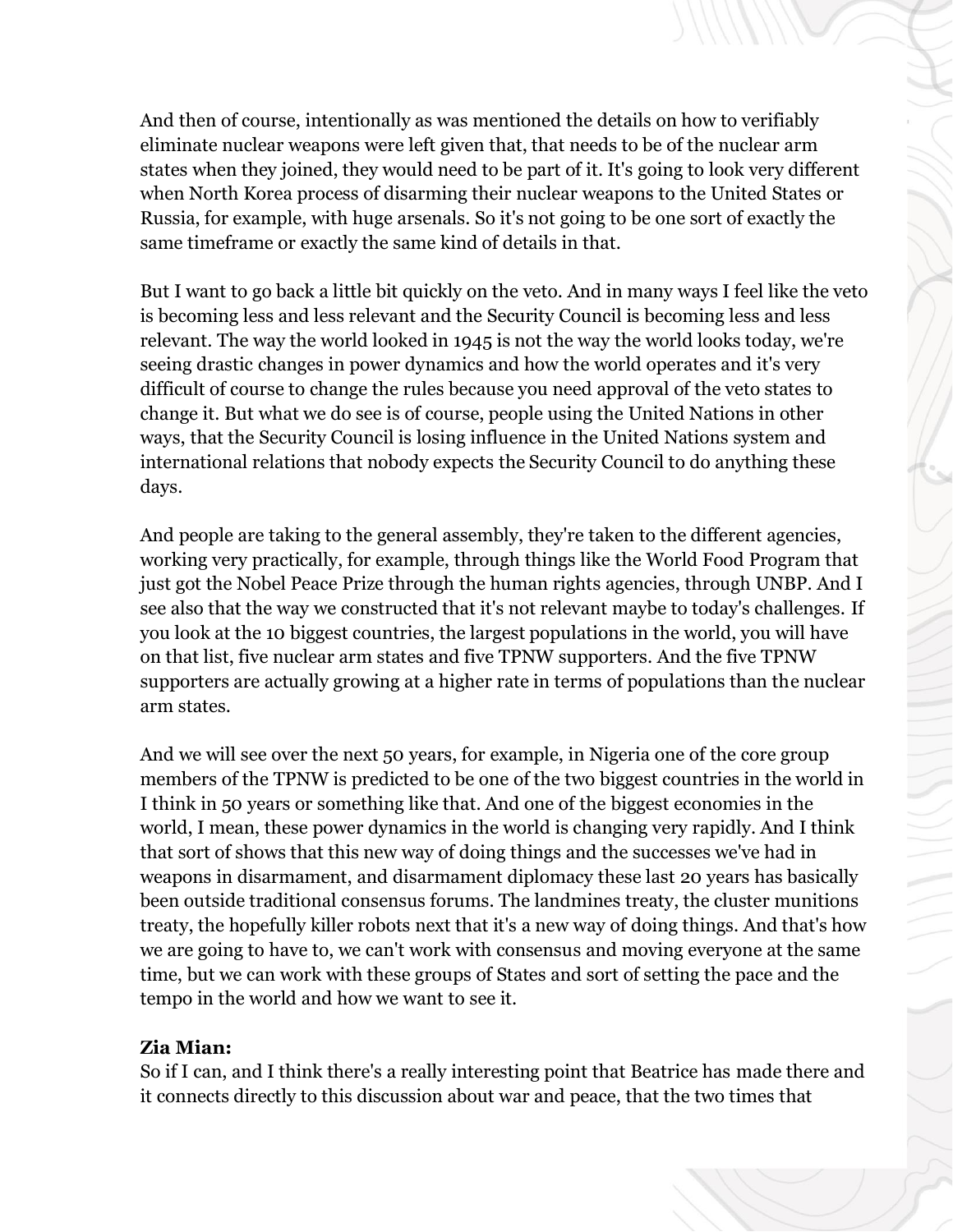you've seen a real crisis of legitimacy in the past two decades over the security council has been the United States decision to go to war in Iraq, where they went to the Security Council and the Security Council said, "You will not get support." And so the U.S. basically acted outside the international legal structure for this. Sure, they showed that nobody could stop them. And eventually 20 years later, the U.S. admits defeat and has to go.

The second is that with the JCPOA the Iran deal, which was taken to the Security Council, approved unanimously by the Security Council, and then the United States withdraws, the rest of the members of the Security Council, the rest of the partners in the JCPOA continue to try and keep the deal alive as best they can. So the legitimacy of the veto, it need exercise as Beatrice points out. The practice of national security politics, and being willing to compromise the international procedures that have been agreed to have increasingly come into conflict.

And it is a question when the next time the United States or somebody else actually tries to use a veto, how will people deal with that claim that yes, we have a veto and people will say, "How will we deal with this?" And I think that Beatrice has a point that the landscape on which the veto had meaning and purpose as a procedural process of control of decisions may actually wither away more quickly than we had imagined otherwise, which means that we have to have other forms of arriving at collective decisions on these core questions of war and peace, because these will not go away.

#### **George Perkovich:**

You think how the world will deal if the United States or the UK or France exercise a veto is different than it will react if China and Russia do, just want to stipulate. We've got a couple of minutes left and a number of people have written on you tube questions about, are there ways to put economic pressure on nuclear possessing states to it's not clear to me reduce their arms, give them up entirely, but you understand that just to the question, and I know Beatrice, you referred to this earlier and so you might elaborate on the power of economic divestment and boycotting as relates to TPNW, thank you.

# **Beatrice Finn:**

Thank you. Yes. And we're already working a little bit on that, and I just want to be sort of... there's limited amounts that we can do and realistically it's not a coincidence that these are some of the richest countries in the world that have nuclear weapons and the most military powerful countries as well. So we are not expecting countries to boycott the nuclear arms states. It will be quite difficult to more countries to boycott countries like China, the United States and things like that. But what we can do is to, and this is really the whole theory of change behind the TPNW, is to make it harder to have nuclear weapons, so increase this burden of having nuclear weapons. Making them more